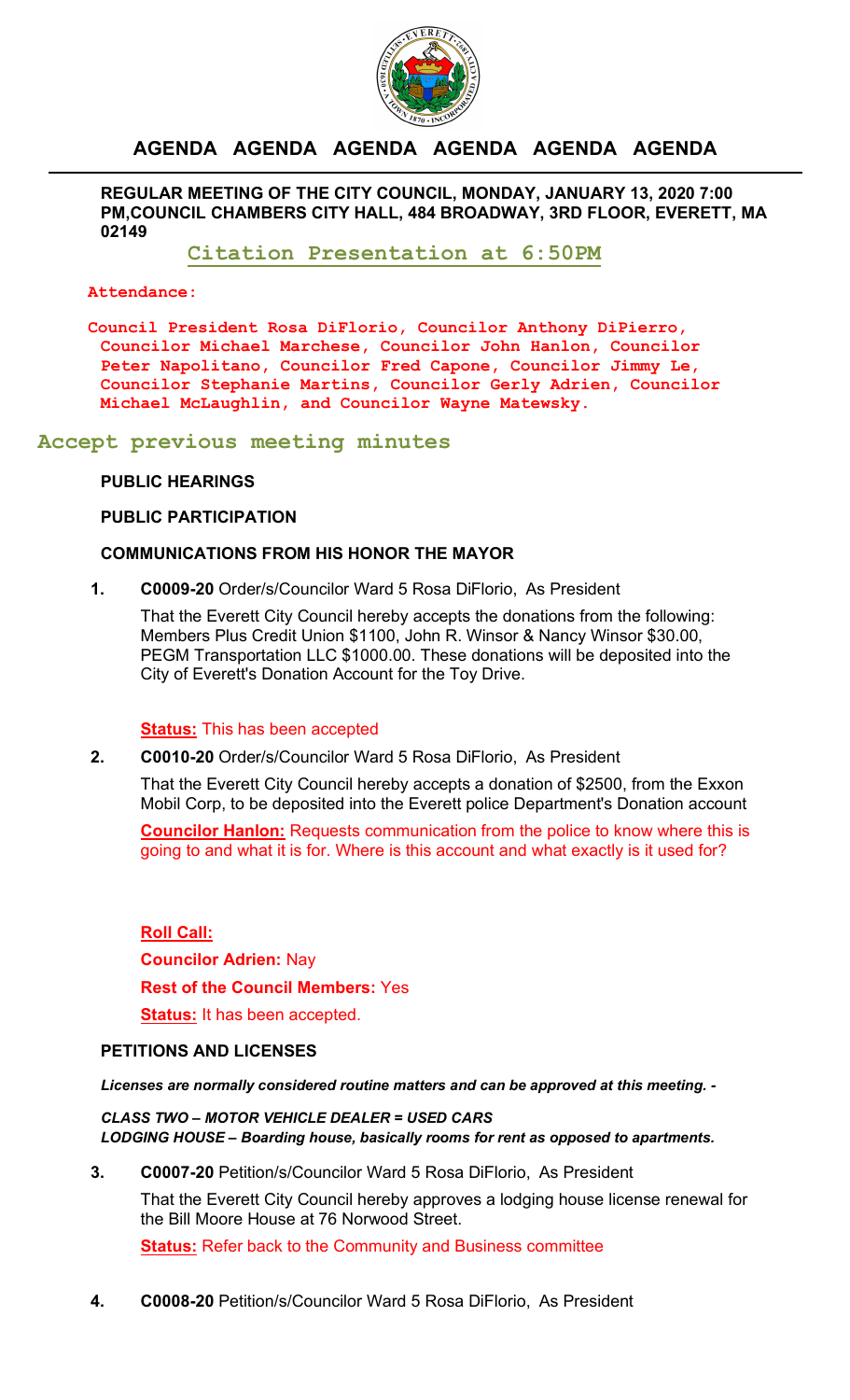That the Everett City Council hereby approves a lodging house license renewal for the Hancock Hotel at 19 Hancock Street.

**Councilor Marchese:** We need to send letters to both the managers and see if they can keep the peace.

**Councilor McLaughlin:** We should send this back to committee to review this report since we just got this report.

**Status:** It was approved to go back to committee.

**5. C0006-20** Petition/s/Councilor Ward 5 Rosa DiFlorio, As President

That the Everett City Council hereby approves a class two motor vehicle dealer license renewal for Eastern Sales Inc., at 725 Broadway.

**Status:** It was approved.

**6. C0027-20** Petition/s/Councilor Ward 5 Rosa DiFlorio, As President

That the Everett City Council hereby approves an inn holder license renewal for Encore Boston Harbor

**Status:** It was approved.

**7. C0028-20** Petition/s/Councilor Ward 5 Rosa DiFlorio, As President

That the Everett City council hereby approves a class two motor vehicle dealer license renewal for Classic Cars of Boston at 5-7 Beacham Street

**Status:** It was approved.

**8. C0029-20** Petition/s/Councilor Ward 5 Rosa DiFlorio, As President

That the Everett City Council hereby approves a class two motor vehicle dealer license renewal for Stadium Auto Sales at 35 Everett Ave

**Status:** It was approved.

**9. C0032-20** Petition/s/Councilor Ward 5 Rosa DiFlorio, As President

That the Everett City Council hereby approves a class two motor vehicle dealer license renewal for Casino Auto Sales at 163 Ferry Street

#### **Status:** It was approved.

#### **COMMUNICATIONS**

10. C0371-19 Ordinance/s/Councilor Richard J. Dell Isola Jr., As President

 In accordance with the provisions of Section 12 of the Zoning Ordinances of the City of Everett the city council hereby amends the zoning ordinance as follows: Adding New Section 34 Short Term Rentals

**Status:** Refer back to sponsors / committee.

**11. C0398-19** Order/s/Councilor John F. Hanlon

To request approval from the State Legislature to amend Section 2-6, & 2-8 of the City of Everett Charter "Appointments Of The City Council"

**Status:** Refer back to sponsors / committee.

#### **NEW BUSINESS**

**12. C0005-20** Order/s/Councilor Wayne A. Matewsky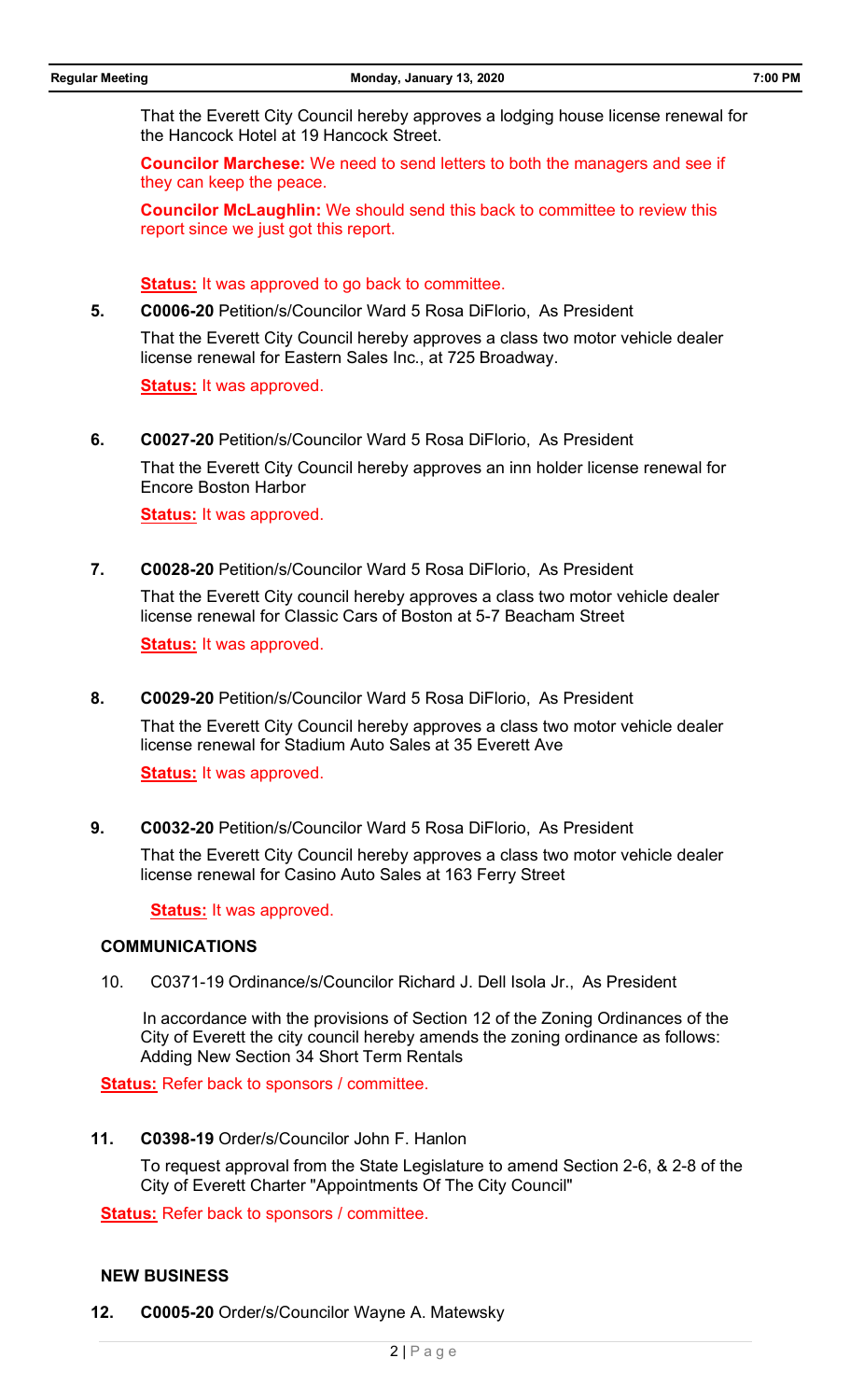That the City Clerk & Election Department make the necessary changes to the City Charter by way of a Home Rule Petition to make the Ward Council seats exclusive to their particular Ward, and not City Wide.

**Status:** Motion is to postpone this for one month. Also, to invite the City Solicitor and outside counsel by letter and in person to speak.

# **Notes**:

**City Solicitor Colleen** went up to speak about the matter. She feels the opposite with the way **Councilor Matewsky** says. Mayor has to approve it for the final approval if they get it through. Colleen has a planned Thursday meeting with outside counsel (she said you can do it through a home rule to the State Legislature). Colleen says that you have to go through the charter commission in order to change the charter.

**Councilor Capone:** I want it presented to the people through a vote.

**Councilor DiPierro:** Wants it to go to a charter commission and isn't sure of it going to the home rule petition.

- **Councilor Adrien:** The only question I have is will this include the school committee.
- **Councilor McLaughlin:** formal motion to amend include school committee seats and thinks it should go to charter commission.
- **Councilor Martins:** Supports this.
- **Councilor Hanlon:** Opposes it; due to it won't be a true representation of the city, and the ward councilors won't listen to every residents problem, and that ward seats should only be paid \$4000.
- **Councilor Capone:** Concern is that the at large opinion would matter more than the ward, and if you only care about the ward, the it's not fair.
- **Councilor Napolitano:** agrees with the city solicitor, if we make the change, we get a ruling, and let's make sure we follow the right procedures.

**Councilor Matewsky:** In other cities, people are paid the same ward or at large. It's not about the money for me. Approves to add the school committee ward seats. The city will be sued if we don't change on this.

**13. C0011-20** Resolution/s/Councilor Ward 6 McLaughlin, Councilor Ward 1 Capone

That the DPW Director appear at the next Public Safety/Public Service Committee Meeting to give an update on the proposed renovations around Everett Villa Coop.

**Status:** Refer back to Public Safety and Invite St. Louis and Tony Sousa to come and speak on this.

**14. C0012-20** Resolution/s/Councilor Ward 6 McLaughlin, Councilor Ward 1 Capone

That the City consider putting in a blinking pedestrian crosswalk light, or a raised crosswalk at the corner of Broadway and Summer Street in the interest of public safety.

**Status:** Motion approved to add Councilor Martins to this and invite someone from the traffic commission and send this to the government operations committee.

# **15. C0015-20** Resolution/s/Councilman Michael K. Marchese

That the city consider maker permanent right hand turn lanes on lower Vine and Spring Streets to help alleviate the back up of traffic every morning in those areas.

Status: Councilor Marchese put a motion to send it to St. Louis for review.

**16. C0016-20** Resolution/s/Councilman Michael K. Marchese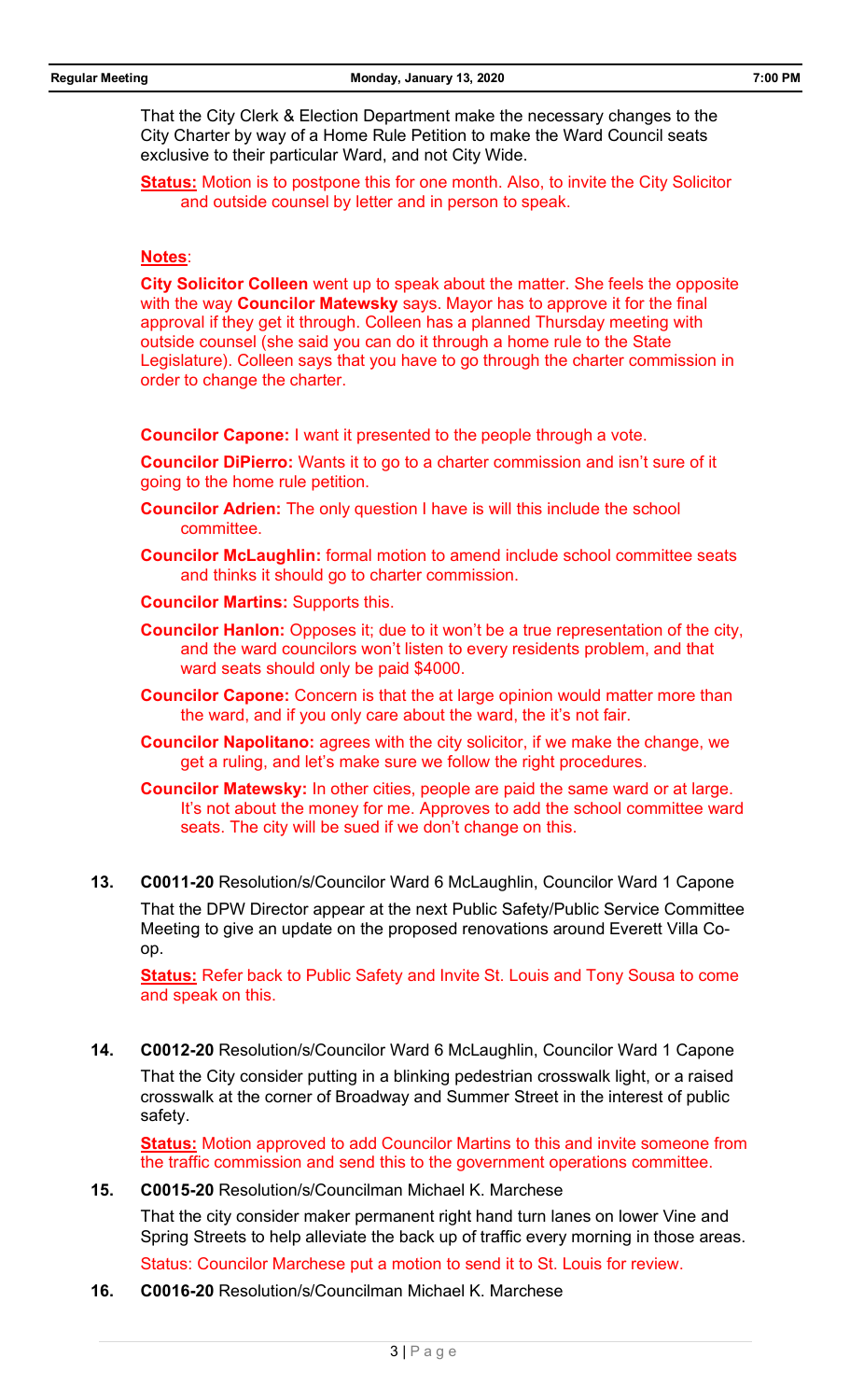That the City Council and the Parking Commission organize to review & overhaul the parking laws, rules, & fees

**Status:** Councilor Marchese wants to refer back to the traffic commission and invite people to speak on it.

**17. C0017-20** Resolution/s/Councilman Marchese, Councilor Ward 6 McLaughlin

That His Honor The Mayor present the purchase & sales agreement. as well as a 21E updated report , and all communications between the City of Everett, & the Archdiocese on this matter.

**Status:** Councilor Marchese refers back to the Mayor's office and Procurement Office, Community development and the City Solicitor of the copy of the P and S in 30 days.

**Councilor McLaughlin:** To amend by adding the Pope John High School, approved.

**18. C0018-20** Resolution/s/Councilman Michael K. Marchese

That the City of Everett provide bags for sale thru local vendors to help with the extra trash that the recycling does not pick up.

**Status:** Refer this back to DPW.

**19. C0019-20** Resolution/s/Councilman Michael K. Marchese

That the City give an update on Corvino Park on Tremont Street

**Status:** Councilor Marchese wants the park to be cleaned and to be sent back to the Sign Division; Councilor Hanlon agrees; it was named after a veteran; refer to Veteran Commissioner Jeanne Cristiano.

#### **20. C0020-20** Resolution/s/Councilman Michael K. Marchese

That a veteran's square be dedicated on the corner of Nichols St, & Chatham Rd to Joseph King, Ronald Screpfer, Frank Baldachino, & Mike Palma, all long time residents of Chatham Rd.

**Status:** Councilor Marchese are friends with all of them and there is nothing on that corner, send this back to the Veteran Commissioner.

Motion to include all the entire city council is approved.

# **21. C0021-20** Resolution/s/Councilman Michael K. Marchese

That a veterans square be dedicated at the corner of Winthrop Rd, & Duncan Rd, in honor of Carlo FeHucine.

**Status:** Motion to include all of City Council and to return back to Veteran Commissioner.

### **22. C0025-20** Resolution/s/Councilor Ward 6 Michael J. McLaughlin

That the CFO appear at the February Ways & Means Committee Meeting and provide an itemized list of every City account that has taken in money over the past three years.

**Status:** Councilor McLaughlin refers this to the Ways and Means committee, to every account that generates money into the city, invite Eric Demas; the last 3 fiscal years, this will be on the February ways and mean meeting agenda. It was approved to go to the committee.

**Councilor Hanlon** asked if this was calendar year or fiscal year. It was confirmed for the fiscal years.

**23. C0026-20** Resolution/s/Councilor Peter A. Napolitano

That the State of Massachusetts, and the City of Everett, in conjunction with the ownership of the Gateway Mall, & Encore Boston Harbor, have their